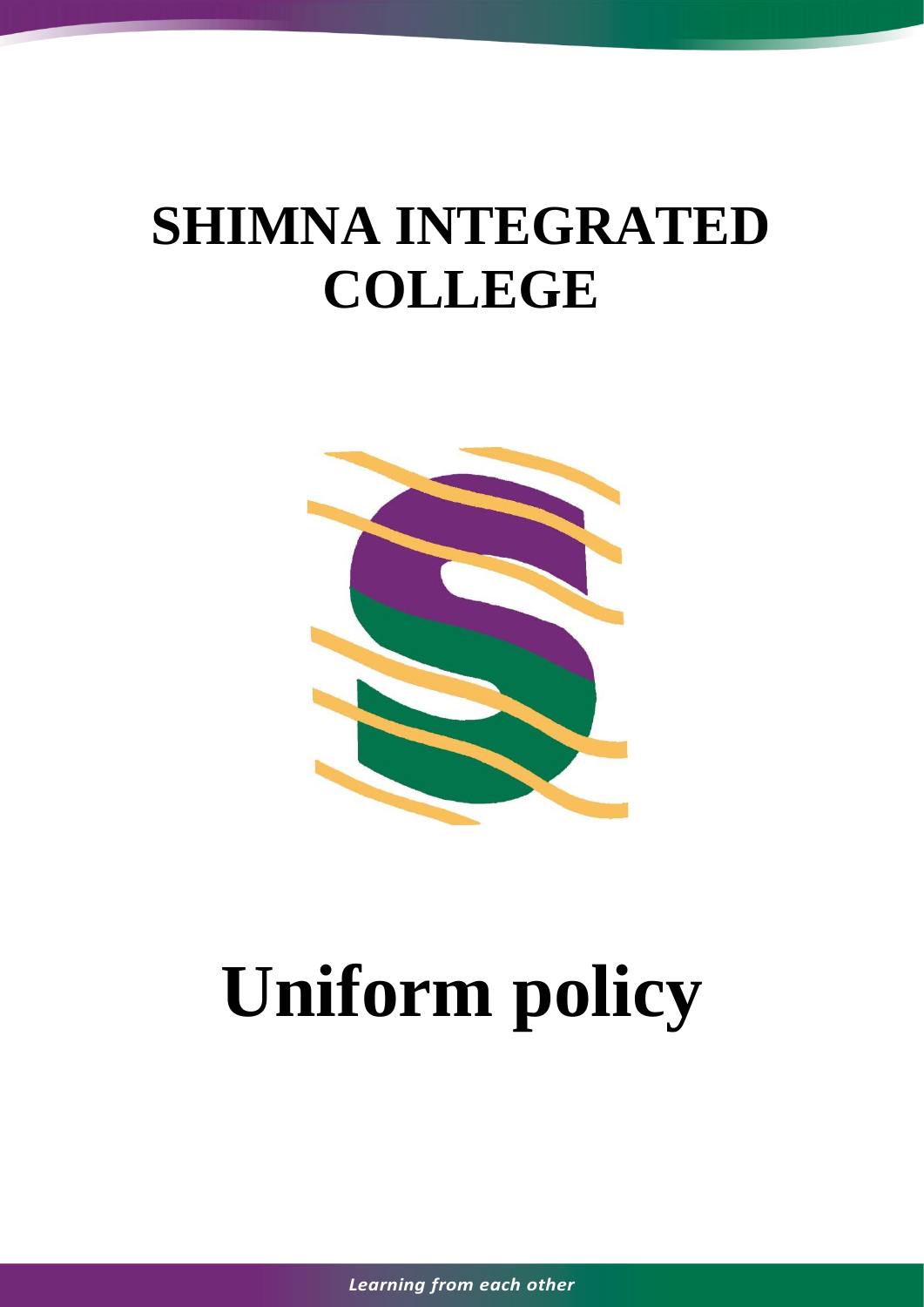## **Contents**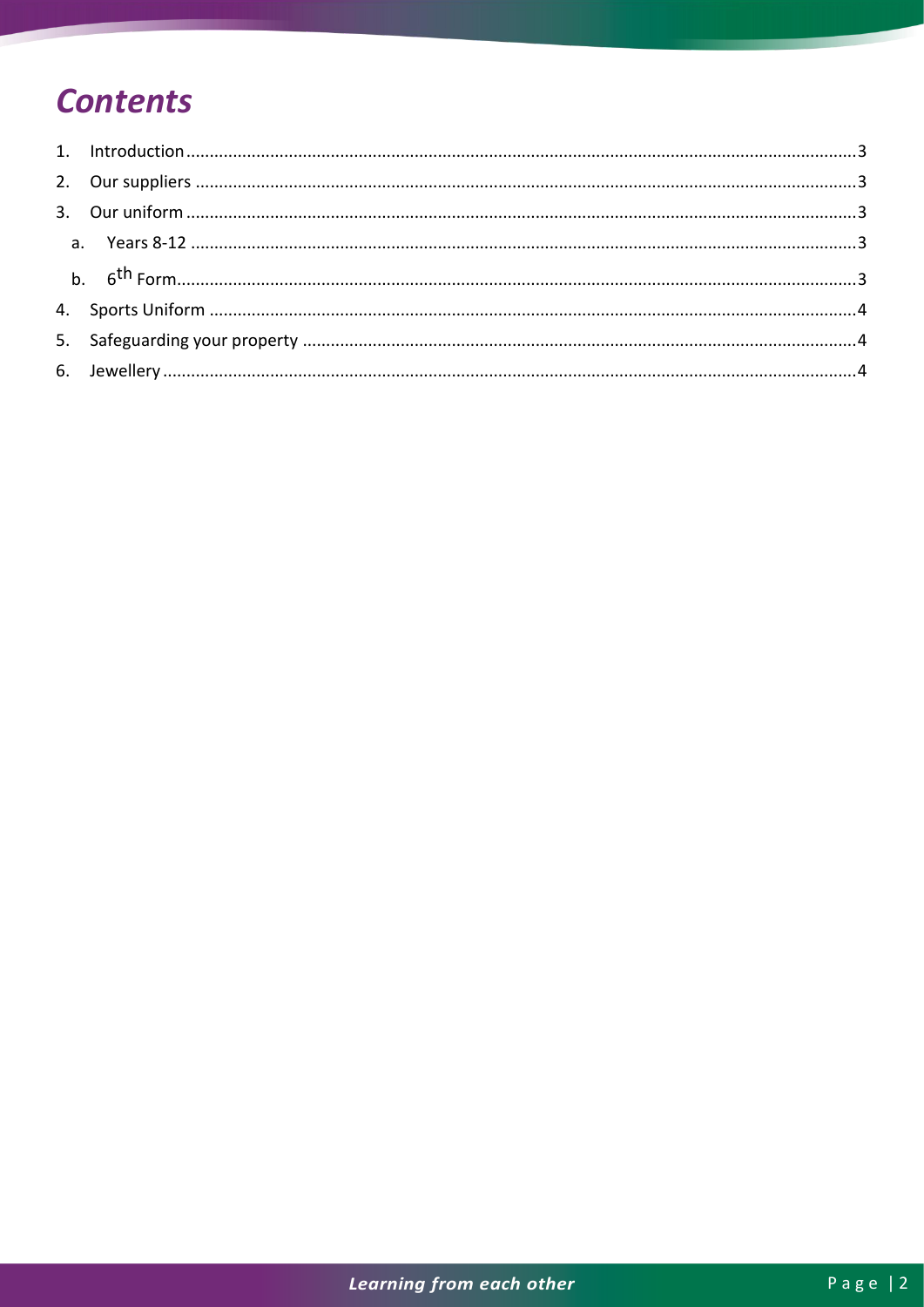## <span id="page-2-0"></span>1. Introduction

We are very proud of our uniform, which was originally designed by the founding parents, and which has been reviewed regularly through the years by succeeding generations of students, parents and governors. Our uniform is gender neutral and offers a degree of choice to students within an identifiable uniform. You should check carefully that items are within our range of choices before you buy. Our suppliers have also worked hard to ensure that the items on offer are both hard wearing and a reasonable price. Please support our local suppliers in your purchases of Shimna uniform items. Generic items of uniform are of course available in school uniform colours and may be bought in many chain stores.

Because we are proud of our students and of our uniform, we expect students to wear the official college uniform at all times during school hours and on journeys to and from school and at school functions. Our aim in offering an element of choice within our uniform is to ensure that all students of every age, shape, size, gender and sexuality will be comfortable and well turned out. We rely on the support of parents/guardians to ensure that all our students wear the full, correct uniform and wear it well.

## <span id="page-2-1"></span>2. Our suppliers

- Bingham's of Newcastle
- Rhoda Stewart of Ballynahinch
- Holmes of Kilkeel

### <span id="page-2-2"></span>3. Our uniform

#### <span id="page-2-3"></span>a. Years 8-12

- White shirt with Shimna tie
- Navy, black or dark grey coat
- Shimna blazer/Shimna grey jumper/Shimna grey cardigan/Shimna quarter zip top
- Mid-grey trousers/pleated skirt/straight skirt
- Grey/black/white socks
- Black/navy tights
- Black school shoes
- Shimna scarf (optional)

#### <span id="page-2-4"></span>b.  $6<sup>th</sup> Form$

- White shirt with Shimna tie
- Navy, black or dark grey coat
- Shimna blazer/Shimna navy jumper/Shimna navy cardigan/Shimna quarter zip top
- Mid-grey or black trousers/pleated skirt/straight skirt
- Grey/black/white socks
- Black/navy tights
- Black school shoes
- Shimna scarf (optional).